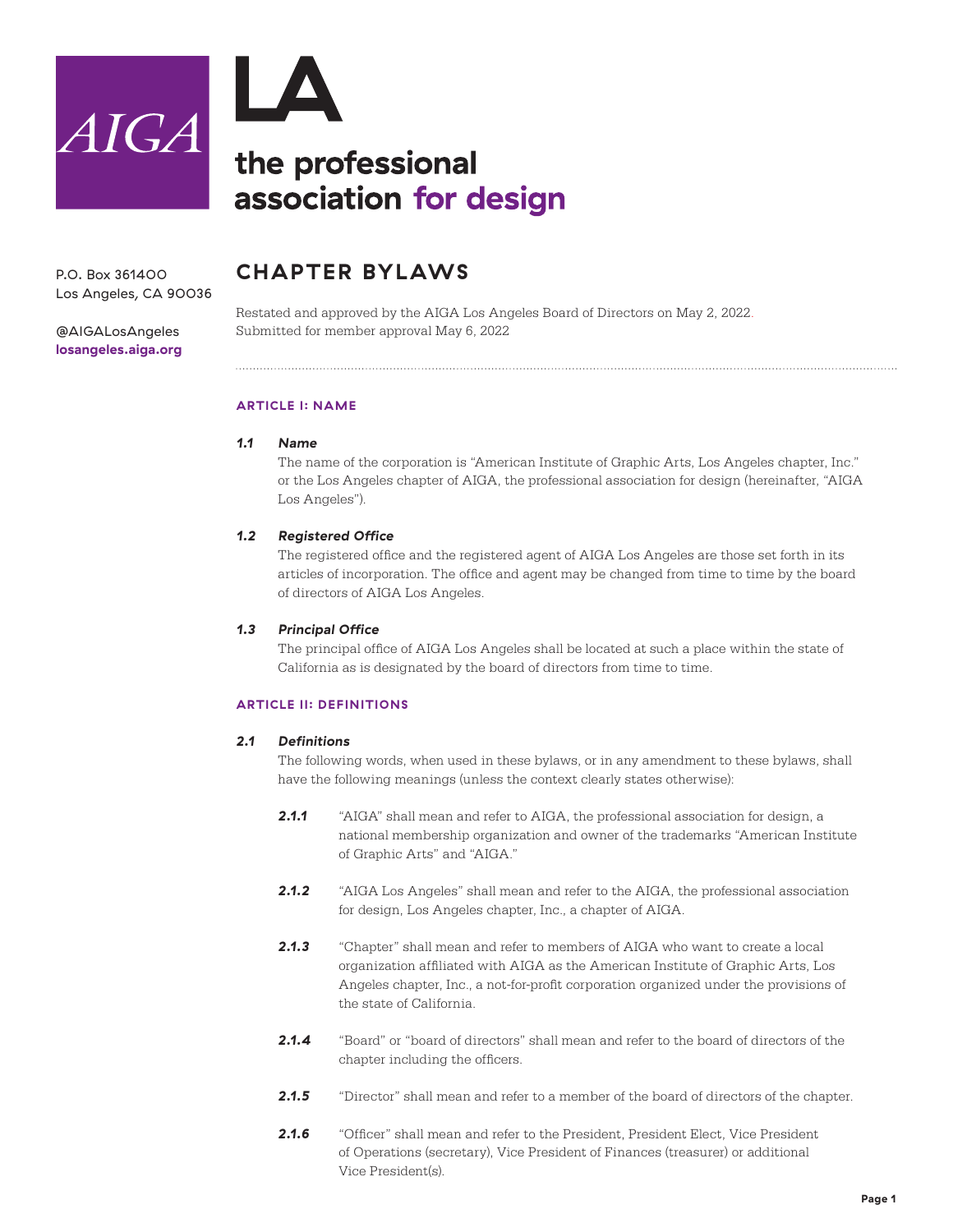

- 2.1.7 <sup>"</sup>Member" shall mean and refer to every person who holds membership in the chapter.
- **2.1.8** "Bylaws" shall mean and refer to these bylaws, as amended from time to time.

#### **ARTICLE III: PURPOSE, MISSION AND OBJECTIVES**

#### *3.1 Purpose*

The purposes of AIGA Los Angeles are set forth in the articles of incorporation and follow in accordance with the mission statement of AIGA.

#### *3.2 Mission*

The mission of AIGA Los Angeles is:

- **3.2.1** To advance design as a professional craft, strategic advantage and vital cultural force.
- **3.2.2** To provide leadership in the exchange of ideas and information, to encourage critical analysis and research and to advance education and ethical practices for the design community of Los Angeles.
- *3.2.3* To connect, inspire, and support all design professionals throughout the arc of their careers.

#### *3.3 Objectives*

- *3.3.1* To encourage excellence in design through a program of publications, exhibitions, competitions, lectures and other projects in the public interest which fall within the meaning of section  $501(c)(3)$  of the Internal Revenue Code of 1986, as amended;
- **3.3.2** To promote higher education in design through contact with and support of local educational institutions offering courses of study in design. To set up scholarship programs and otherwise aid design students through portfolio reviews and other forms of professional counseling. To encourage research into the history design for the preservation and appreciation of past styles, techniques and influences;
- *3.3.3* To encourage and stimulate public interest in design through lectures, exhibitions, publications and other activities;
- **3.3.4** To elevate standards and quality of production in design by encouraging the introduction and development of new methods, techniques and materials;
- **3.3.5** To create a forum for the exchange of information, views, styles and techniques among those engaged in design;
- **3.3.6** To buy, rent, borrow or maintain premises, virtual and/or physical, where archives, collections and exhibitions may be housed and where meetings, research and educational programs may be conducted;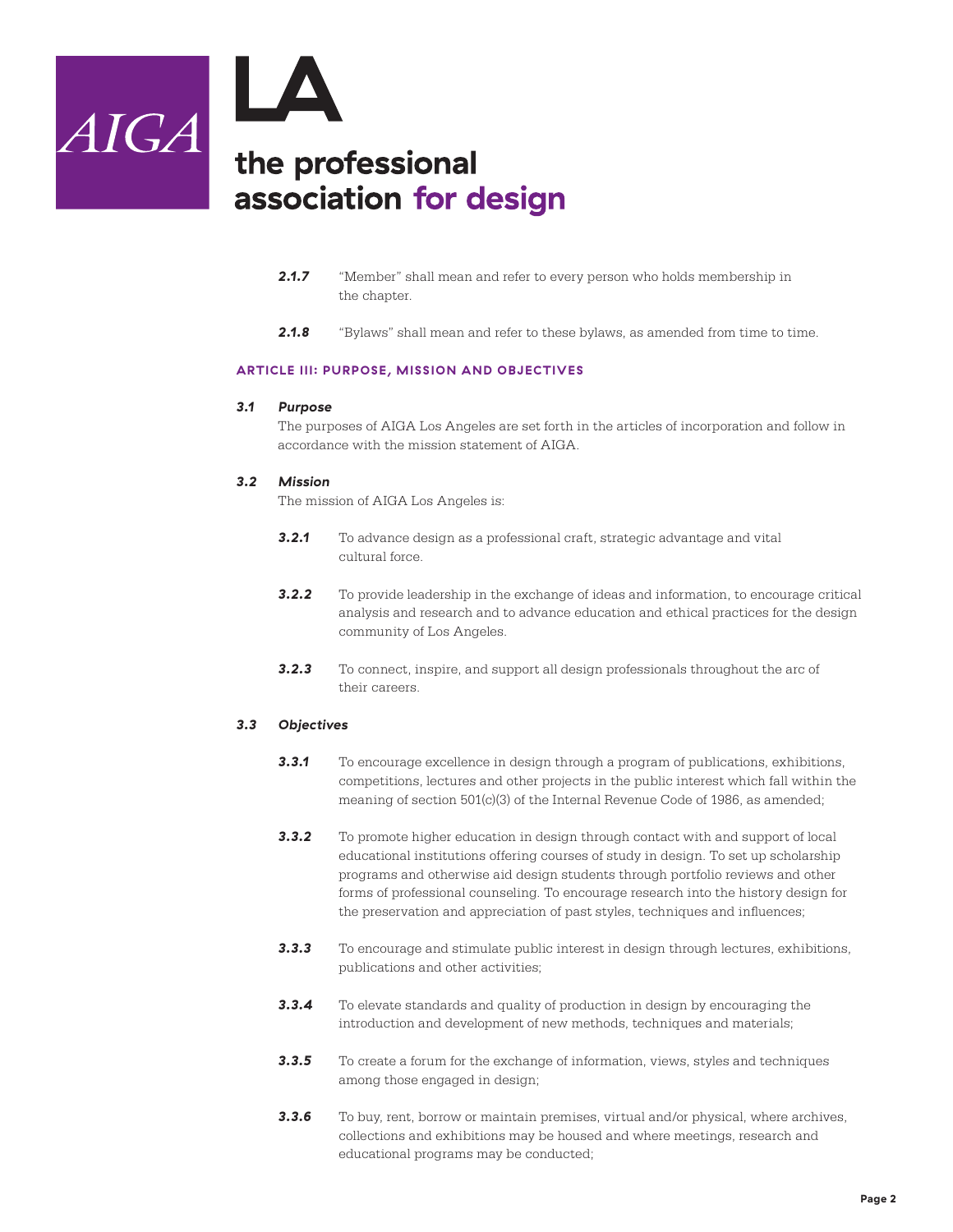

- **3.3.7** To employ such personnel as may be necessary in carrying out the chapter functions and;
- *3.3.8* To fund the above-described programs through membership dues, publication, lecture and exhibition fees and contributions from members of the profession, the business community, the public and local, state and national funding agencies.

#### **ARTICLE IV: POLICIES**

#### *4.1 Policies*

AIGA Los Angeles shall be noncommercial, nonsectarian and nonpartisan.

#### **ARTICLE V: MEMBERSHIP**

#### *5.1 Conditions of Membership*

Members of the chapter shall consist of those persons, without limit as to number, who are interested in the objectives and purposes of the chapter. No one may be a member of the chapter without being a member of AIGA.

#### *5.2 Description of Members*

Members may consist of any of the following:

- **5.2.1** Any individual who is responsible for, or directly involved in the creation of design and production of any communication arts material that incorporates graphic design, art direction, copywriting, photography or illustration, including but not limited to: Graphic designers, Book designers, Editorial designers, Type designers, Packaging directors, Art directors, Creative directors, Interaction designers, Information designers, Information architects, Broadcast designers, Environmental designers, Industrial designers, Software designers, Signage designers, Illustrators, Photographers, Animators, Usability researchers, CIOs, Product marketing managers, Design writers, Design educators, Web designers, Multimedia designers
- **5.2.2** Individuals who represent companies that supply supportive services and materials to the creative process. (Example: Representatives for printers, paper distributors, film producers, typographers and industry-related computer services.)
- **5.2.3** Full and part-time students pursuing a degree in design, communications arts, or related fields such as copywriting, art direction, or illustration.

#### *5.3 Categories of Membership*

The board of directors of AIGA shall establish the categories of membership of the chapter.

#### *5.4 Establishment of Annual Dues*

The board of directors of AIGA shall establish the annual dues of all categories of membership of the chapter.

#### *5.5 Payment of Membership Dues*

All dues shall be paid annually to the office of AIGA.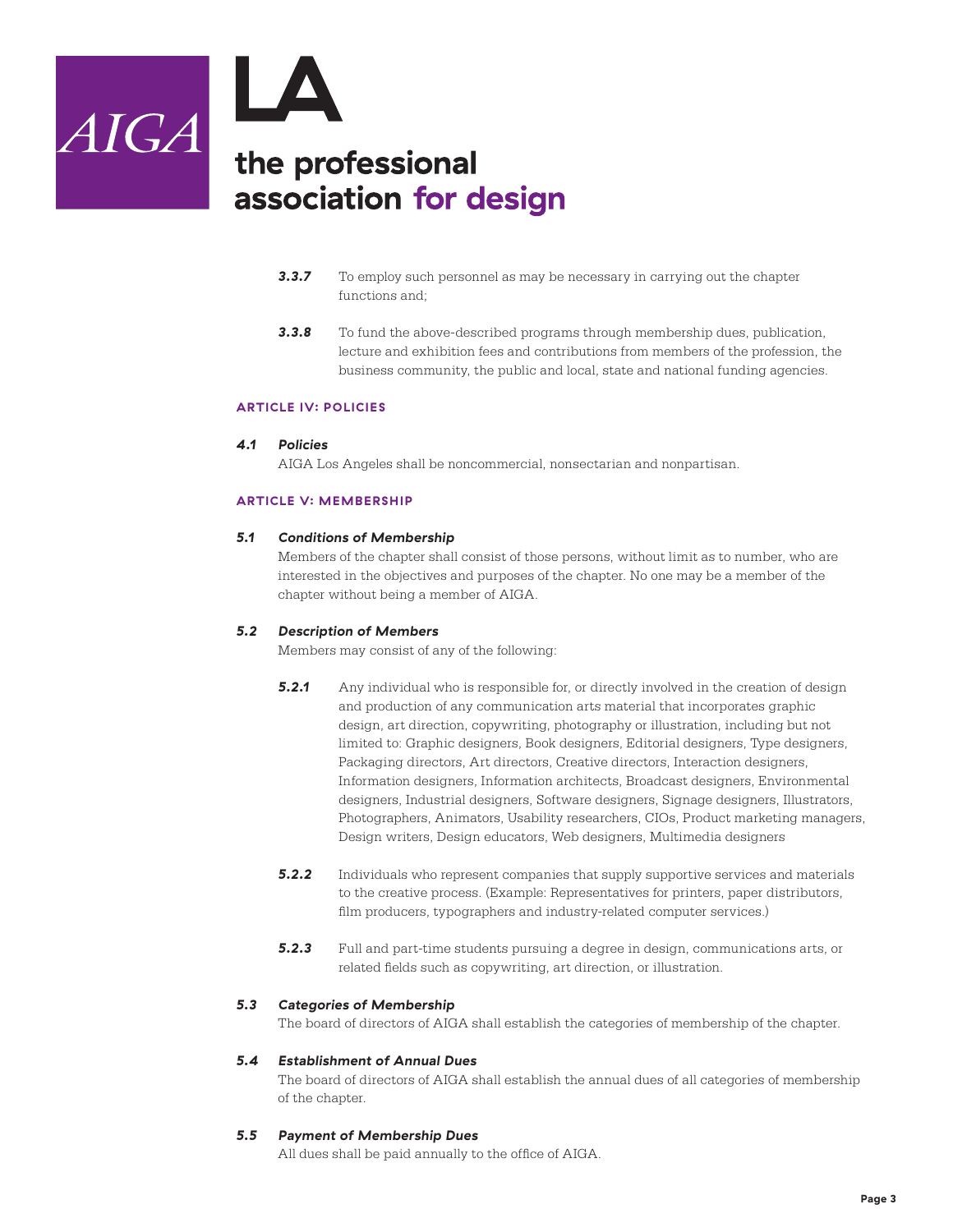

#### **ARTICLE VI: MEETINGS OF THE MEMBERSHIP**

#### *6.1 Place of Meetings*

Every meeting of the board of directors shall be held at the office of the chapter or at such other place within or without the state of California as determined by the board of directors or the President.

#### *6.2 Annual Membership Meeting*

A meeting of Members shall be held annually, in the state of California, to present the goals and objectives for the current year to the Membership. At the annual meeting, the board of directors will ask for feedback and comment from the membership, and transact other business as may be designated by the board of directors. The date and location of which will be announced to all members via the website, thirty (30) days prior to the meeting.

#### *6.3 Special Meetings*

A special meeting of the members may be called at any time by the board of directors, by the President or by the Vice President of Operations and must be called by the President or Vice President of Operations upon the written demand of members holding twenty-five percent of the votes entitled to be cast at such a meeting. The written demand shall state the date and purpose of the meeting. The only business, which may be transacted at a special meeting of the members, is that which relates to the purpose of the meeting as stated in the written demand and in the notice of the meeting.

#### *6.4 Notice of Meetings of the Members*

A written notice of each annual or special meeting shall be sent, via mail or email or by hand to every member entitled to vote at the meeting not less than ten (10) nor more than fifty (50) days before the date of such meeting. Such notice shall state the place, date and time of the meeting and, in the case of a special meeting, the purpose of the meeting and that the notice is being issued by those calling the meeting. If mailed, the notice shall be deemed to be delivered when deposited in the United States mail addressed to the member at his or her address as it appears on the records of the corporation, with postage thereon prepaid. Attendance at any meeting by a member shall constitute a waiver of notice of the meeting, except where a member attends a meeting for the expressed purpose of objection to the transaction of any business on the ground that the meeting is not lawfully called or convened.

#### *6.5 Adjournment of Meeting*

If a meeting is adjourned to another time or place, it shall not be necessary to give any notice of the adjourned meeting provided details of the new time and place are given at the time of adjournment. Only business that might have been transacted at the original meeting may be transacted at the adjourned meeting. However, if after the adjournment, the board fixes a new time or place for the adjourned meeting, notice must be given to all members entitled to vote at the meeting.

#### *6.6 Quorum of Members*

A minimum 10% of members in good standing are entitled to vote at a meeting of the members, either present or represented by proxy, shall constitute a quorum for the transaction of any business at any such meeting. Members present at a duly called and held meeting at which a quorum is initially present may continue to do business notwithstanding the loss of a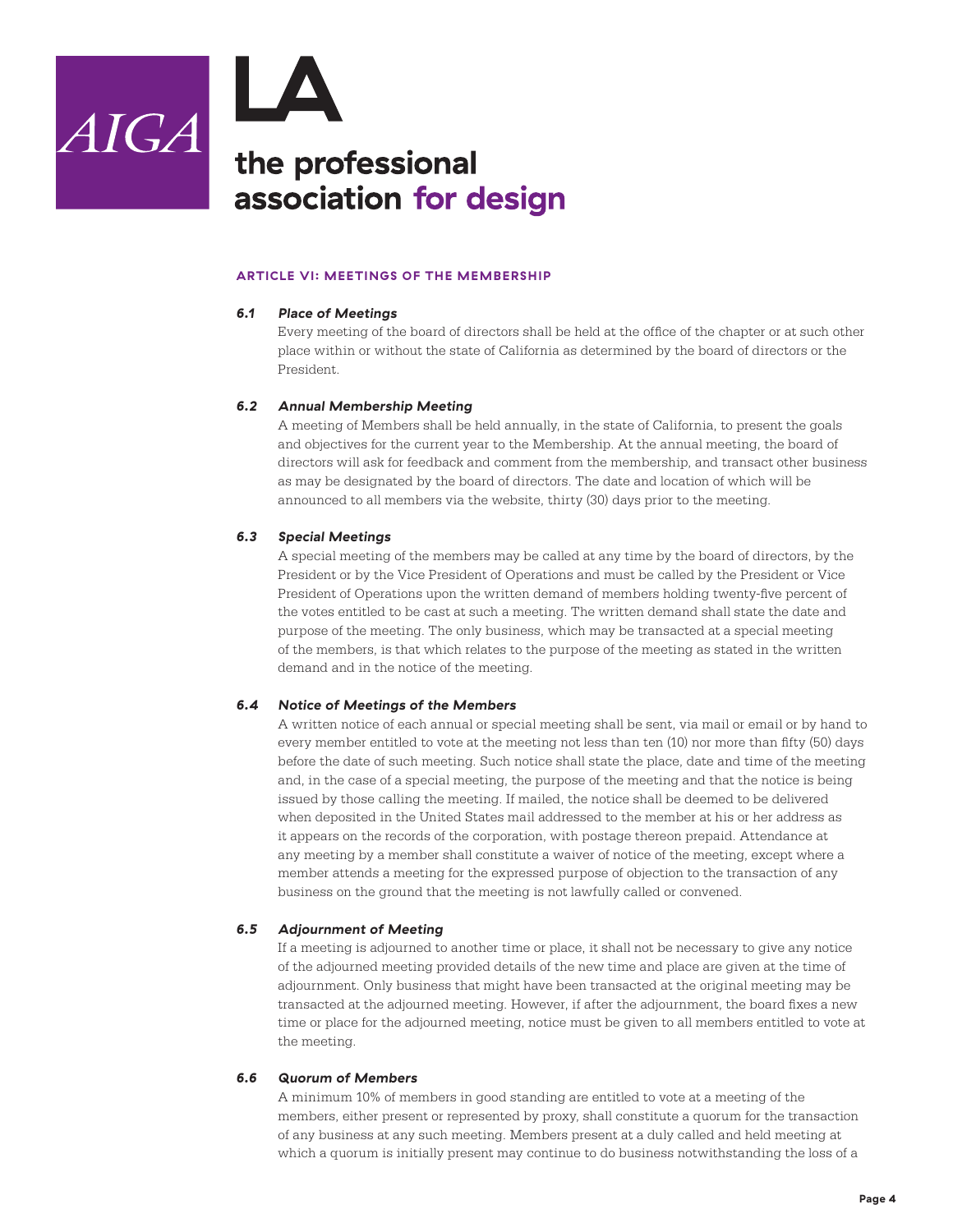

quorum at the meeting provided that any action taken after the loss of a quorum is approved by at least a majority of the members required to constitute said quorum.

#### *6.7 Voting*

Every member shall be entitled to one vote at every meeting of members. All matters, except as otherwise provided by the articles of incorporation or these bylaws, shall be decided by a majority of the votes cast at the meeting.

#### *6.8 Chair of Meeting*

At every meeting of members, the President, or in the absence of the President, the Vice President of Operations shall act as chairperson of the meeting. In the absence of both the President and Vice President of Operations, a chairperson of the meeting shall be chosen by a majority of the votes cast by the members present or represented by proxy and entitled to vote at the meeting.

#### *6.9 Written Consent of Members Without a Meeting*

Whenever the members are required or permitted to take an action by vote, such action may be taken without a meeting on written consent, setting forth the action taken or to be taken, signed by the members entitled to vote on the action. Such consent shall have the same effect as a majority vote of the members.

#### *6.10 Proxies*

A vote may be cast by proxy executed in writing by the member whose vote is subject to proxy. All proxies shall be in writing and filed with the Vice President of Operations (secretary) before the meeting.

#### **ARTICLE VII: BOARD OF DIRECTORS**

#### *7.1 Board of Directors*

- *7.1.1* Each director is elected to serve and represent the entire membership of AIGA Los Angeles to the best of their ability, in accordance with the AIGA mission and the description of the board position.
- *7.1.2* The initial directors of AIGA Los Angeles are named in the articles of incorporation.
- **7.1.3** Only members may be elected to serve as directors.
- *7.1.4* Each director shall serve until his or her successor is elected.
- **7.1.5** Terms for directors will be two years. Any director may be reelected for one additional consecutive term. A director who has completed two consecutive terms may not be elected for an additional term, except after an intervening period of at least one year; provided that service as a director to complete an unexpired term upon election to a vacancy, shall not constitute a "term" for the purpose of this section.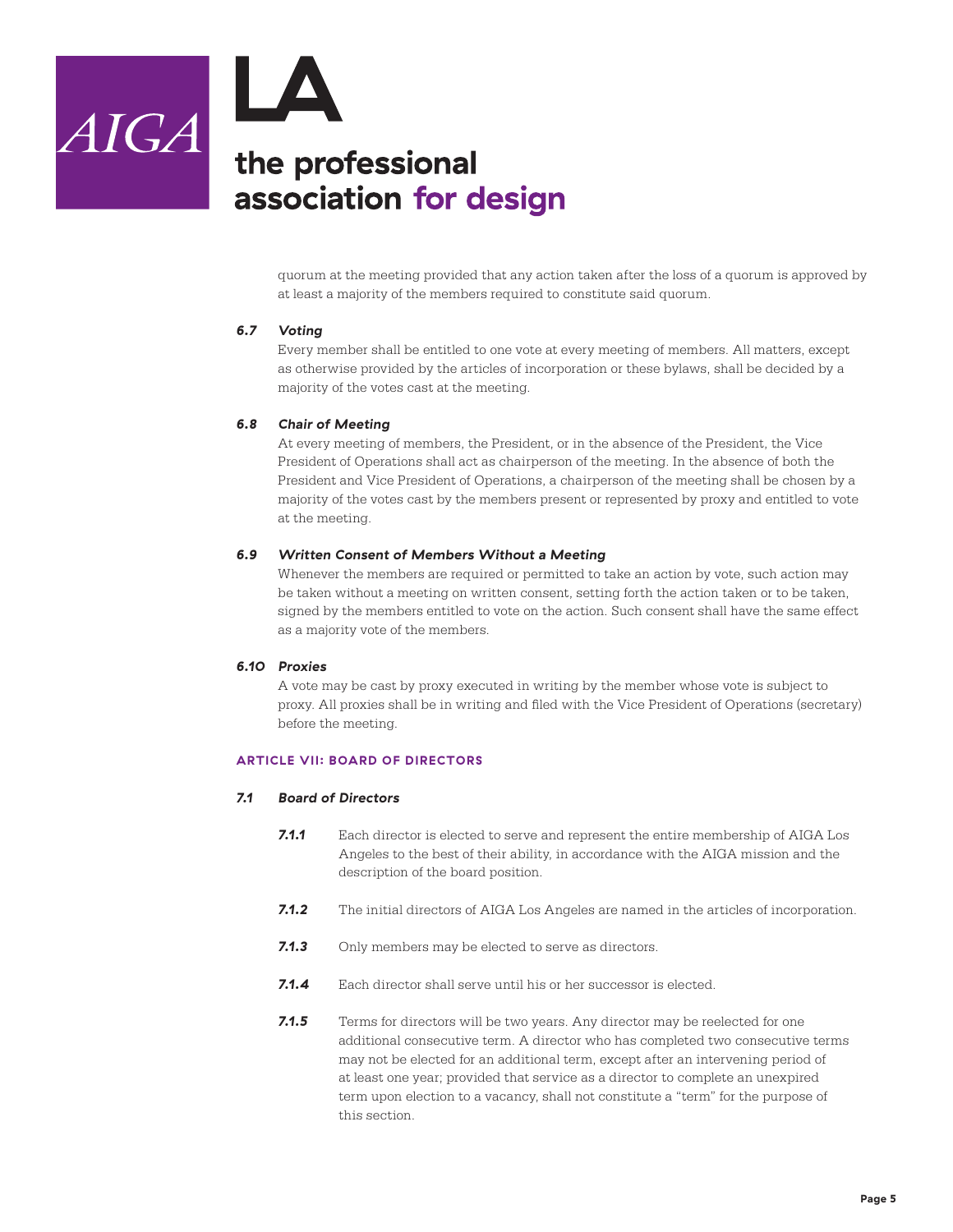

- **7.1.6** Every effort should be made to stagger the terms of directors, for the purposes of organizational stability. This means that at any given time, the terms of the directors comprising the board should not expire in the same year.
- *7.1.7* Directors are required to attend a minimum of four chapter events per year, in addition to the annual membership meeting and the board retreat.

#### *7.2 Powers of Directors*

The board of directors shall determine the policies and activities of the chapter, approve the annual plan of events and expenditures, authorize disbursements, take counsel with committees and have general management of the chapter and its affairs. The board of directors may enter into contracts and may employ, or authorize the employment of, paid personnel and fix the terms and conditions of such employment.

#### *7.3 Number and Election*

The board of directors shall consist of no less than four (4) nor more than twenty (20) members (including the officers) as determined from time to time by the board of directors. The directors shall be elected annually by a vote of the membership or any special meeting called for the purpose of electing a director should the number of directors fall below the minimum required.

#### *7.4 Required Positions*

There are four required positions that must be filled at all times for the chapter to be in compliance with AIGA affiliation: President, secretary (Vice President of Operations), treasurer (Vice President of Finances) and membership director. Listed in the duties of directors are positions that historically have been seen to be needed to successfully run the chapter. Other positions may also be designated by the chapter to round out the directors whose duties are listed in Section 7.5. The additional position(s) for director(s) will be run on the same slate as the officers at the time of the annual election.

#### *7.4.1 Membership Director Duties*

The membership director facilitates membership growth and retention by directing new membership campaigns, supporting active and prospective members, actively recruiting new members and coordinating volunteers. The director also maintains the chapter membership list based on information from the national office of the AIGA.

#### *7.5 Meeting of Directors*

- **7.5.1** Regular meetings of the board of directors shall be held at such time and place as the board of directors appoints. Regular meetings of the board may be held without notice. Remote meetings may be held, per 7.14.
- **7.5.2** Special meetings of the board of directors may be called by the President or any director, with the provision of two (2) business days notice via letter, email, telephone, text, or verbal message to each director.
- **7.5.3** Attendance of directors at any meeting shall constitute a waiver of notice of such meeting except where a director attends a meeting for the express purpose of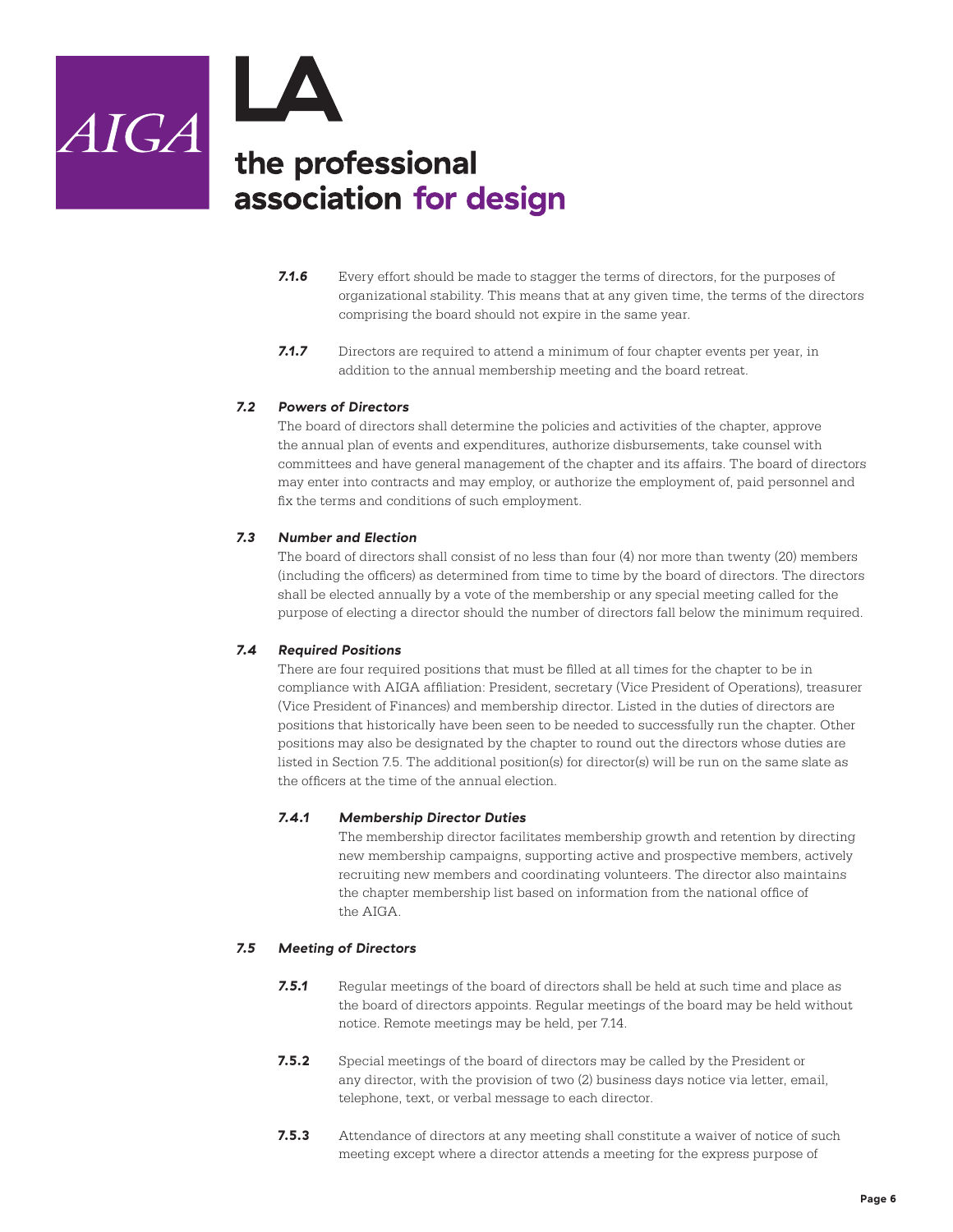

objecting to the transaction of any business on the ground that the meeting is not lawfully called or convened.

*7.5.4* Attendance at board meetings is required, with monthly reports from directors submitted a minimum of 12 hours prior to the monthly meeting. If the director is unable to attend, a notice accompanied by the monthly report must be submitted prior to the meeting.

#### *7.6 Voting of Directors*

Except as otherwise provided by these bylaws:

- **7.6.1** A majority of the directors in office present at any meeting shall constitute a quorum for the transaction of business.
- *7.6.2* Each director is entitled to one vote.
- *7.6.3* The acts of a majority of the directors present at any meeting at which a quorum is present shall be the acts of the board of directors.

#### *7.7 Powers of Directors*

All powers of AIGA Los Angeles shall be exercised by or under the authority of the board of directors and all the business affairs of AIGA Los Angeles shall be supervised by the board of directors. The board of directors shall have the power to conduct and manage the affairs and business of the corporation and shall make all major policy decisions of AIGA Los Angeles.

#### *7.8 Removal of Directors*

Subject to the provisions of the state of California's not-for-profit corporation laws, any Director may be removed at any time, with or without cause, by vote of a majority of members entitled to vote at an election of Directors. Before a Director is removed, members shall be given thirty (30) days prior written notice of the fact that a vote will be taken concerning the removal of this Director.

**7.8.1** A director may resign his or her position at any time by tendering written notice to all of the other directors, which shall take effect immediately or at a given future date, as provided.

#### *7.9 Compensation and Reimbursement*

Directors shall not receive any compensation or remuneration for their services as directors. However, directors shall be entitled to receive from the chapter reimbursement for the reasonable expenses incurred in the performance of their duties, as determined by the board.

#### *7.10 Employees and Consultants as Directors*

Directors are not eligible to act as consultants, vendors and/or employees of AIGA Los Angeles.

#### *7.11 Place and Time of Meeting of the Board*

Any meeting of the board, regular or special, may be held at any place within or without the state of California. Directors shall receive notice of the place and time of the meeting of the board in person or via telephone, email or mail.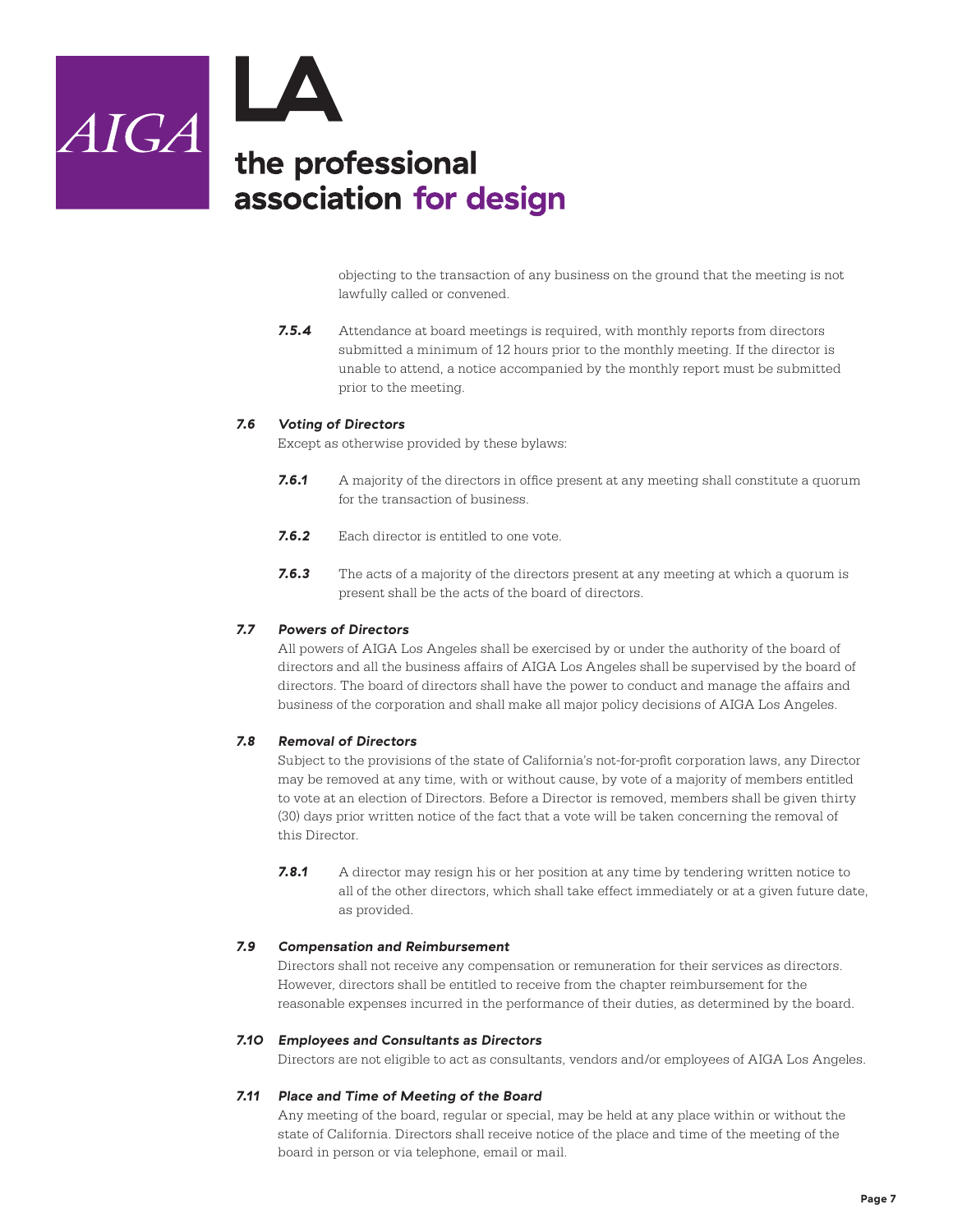

#### *7.12 Local Chapter Board Retreat*

- *A.* planning the year's agenda, business, events and activities;
- **B.** meaningful interaction between the board of directors and the executive committee;
- *C.* conducting other business as may be designated by the President

#### *7.13 Adjourned Meetings*

A majority of directors present at any meeting of the board, including an adjourned meeting, whether or not a quorum is present, may adjourn the meeting to another time and place. Notice of any adjourned meeting of the board shall be given to all directors whether or not present at the time of the adjournment. Any business may be transacted at any adjourned meeting that might have been transacted at the meeting as originally called.

#### *7.14 Remote Participation in Meetings*

One or more directors may remotely participate in a meeting of the board of directors, by means of a telephone conference call, (or internet video conferencing call) provided that all persons participating in the meeting can hear and/or communicate concurrently with each other.

#### *7.15 Written Consent*

Any action required to be taken by the board of directors may be taken without a meeting, if all the members of the board shall individually or collectively consent in writing, including by email, to such action. Such written consents shall be filed with the minutes of the proceedings of the board, and such action by written consent shall have the same force and effect as a unanimous vote of the directors.

#### **ARTICLE VIII: OFFICERS**

#### *8.1 Executive Committee*

The executive committee shall consist of the following officers: President, President Elect, Vice President of Operations (secretary), Vice President of Finances (treasurer), and Vice Presidents (additional officers). In the case of a vacancy of office, the remaining officers shall fulfill the duties of the vacant office until a successor is nominated by the nominated committee, appointed by the board of directors and takes office.

#### *8.1.2 Executive Committee Meetings*

A meeting of executive committee members may be called from time to time to ensure proper governance and prioritization of important issues for the board to address. This meeting must meet a quorum. It has the authority to act on behalf of the full board in times between meetings and/or crisis with responsibility to inform decisions to be approved by the board of directors at the next meeting.

#### *8.2 Eligibility Requirements*

Only AIGA members may serve as officers. Candidates for office shall be nominated by the Nominating Committee and recommended by the board of directors for vote by the eligible chapter membership. The complete slate of positions (including candidates and returning directors) is then elected by annual vote of the full membership, per these bylaws Section 10.2.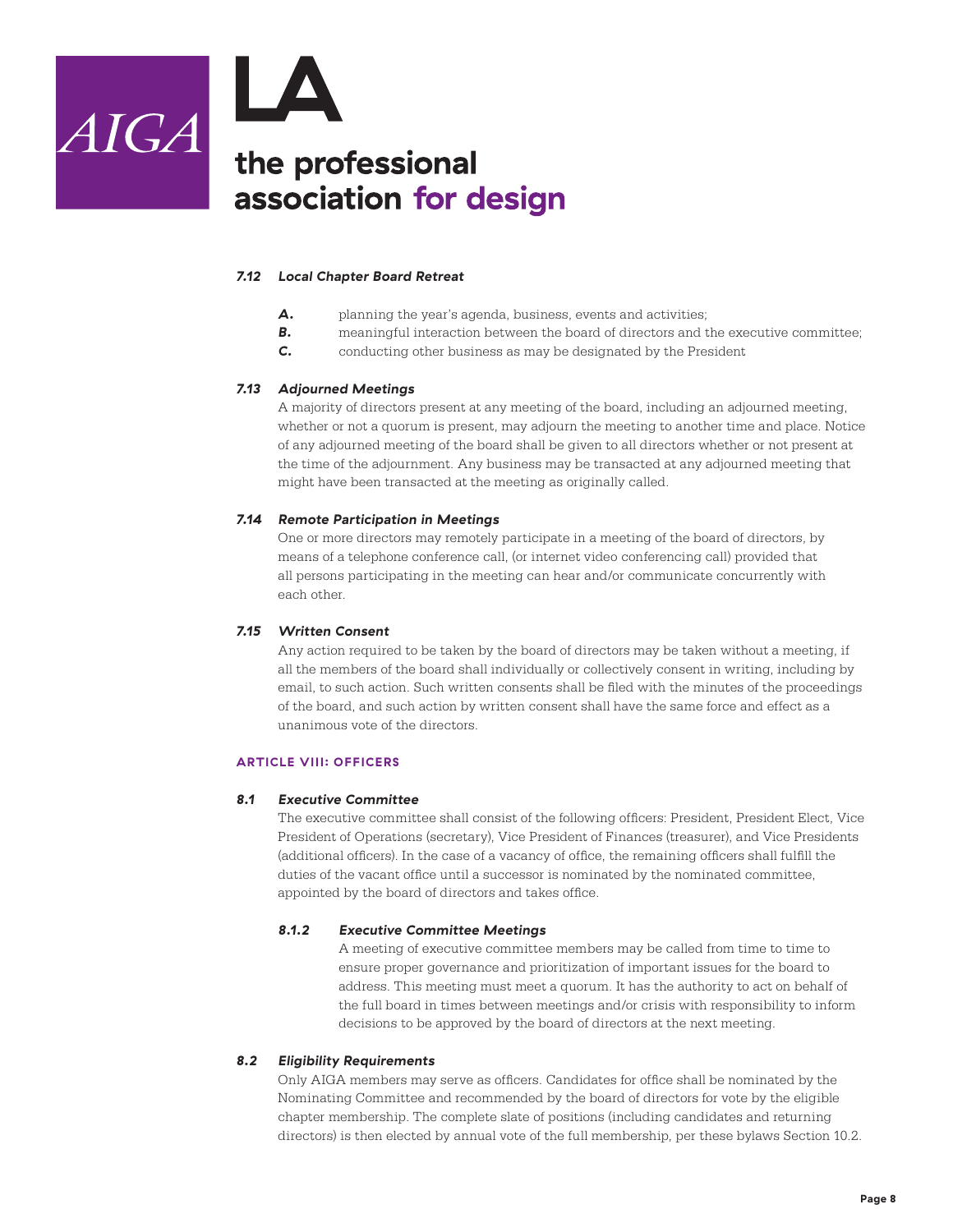

#### *8.3 Duties of Officers*

- **8.3.1** The President shall be the chief executive officer of AIGA Los Angeles and shall in general supervise and control all the business and affairs of AIGA Los Angeles. The President shall implement the policies formulated by the board of directors. The President shall preside at all meetings of AIGA Los Angeles, unless they are unable, in which event a Vice President shall preside. The President shall be an ex-officio member of all committees and may thereby appoint committee members unless otherwise provided by the bylaws. The President may, together with the Vice President of Operations, execute on behalf of AIGA Los Angeles any contract or other written instruction to which AIGA Los Angeles is a party. The President shall perform such other duties as may be prescribed in these bylaws or assigned to them by AIGA Los Angeles or by the board of directors and shall coordinate the work of all officers, directors, and committees of AIGA Los Angeles in order that the purposes of AIGA Los Angeles may be promoted.
- **8.3.2** The President Elect shall assist and advise the President, and perform other duties as requested or directed by the President. They shall succeed to the office of the President after one year as President Elect or if the Presidency should become vacant during an unfinished term. They shall be an ex-officio member of all committees.
- *8.3.3* The Vice President of Operations (secretary) shall act as an aide to the President and shall perform the duties of the President in the absence or disability of that officer to act. The Vice President of Operations shall direct the membership director and ensure that on a monthly basis address changes of members in the chapter be sent to the national office in order to facilitate the national office's recordkeeping and monthly exchange of membership information with the chapter. The Vice President of Operations shall ensure the minutes of all meetings of the board and the members are recorded. The Vice President of Operations shall ensure notice of all meetings to the directors and members entitled to notice, as specified in these Bylaws. The Vice President of Operations shall have custody of all books, records and papers of AIGA Los Angeles except when any of such documents shall be maintained by the Vice President of Finances (treasurer) or some other person authorized to have such custody. The Vice President of Operations shall maintain appropriate and accurate accounts and records of all chapter activities. The Vice President shall perform such other duties as may be assigned to them by the President or the board of directors.
- *8.3.4* The Vice President of Finances (treasurer) shall have custody of the funds and securities of AIGA Los Angeles and see that they are deposited in such banks or trust companies as the board of directors shall designate. The Vice President of Finances shall have regularly entered a full and accurate account of all monies received and disbursed by AIGA Los Angeles. A full P & L statement, together with such other reports that the Vice President of Finances is called to produce by the President or board of directors, must be submitted monthly to the board of directors. The Vice President of Finances shall make disbursements as authorized by the President or the board of directors. The Vice President of Finances shall make a full financial report at the annual meeting of the chapter and at such other times as the President or the board of directors may require. The Vice President of Finances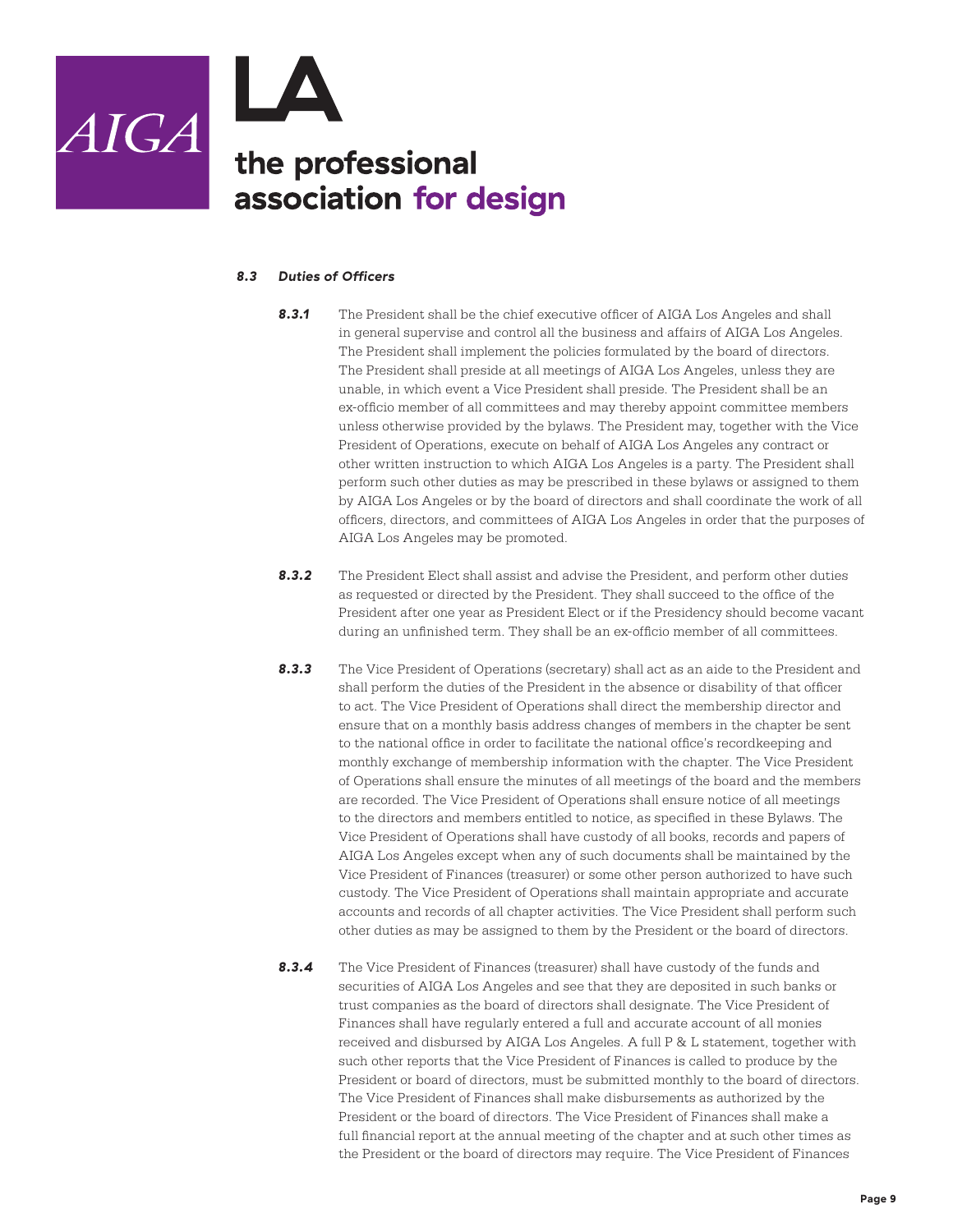

shall be responsible for the maintenance of all accounts and financial records. The Vice President of Finances shall be responsible for coordinating the preparation and filing of income tax returns and other corporate filings required by the state Taxation and Revenue Department and the Internal Revenue Service, which preparation and filing he or she may perform or may delegate to another officer or to a certified public accountant to perform, as determined by the board of directors. The Vice President of Finances shall be responsible for the collection of dues and all other funds (except those designated by the board of directors to be collected otherwise) and the deposit of such funds in appropriate chapter accounts. The Vice President of Finances shall perform such other duties as may be assigned to them by the President or the board of directors as well as coordination and supervision of the management company.

**8.3.5** The Vice President(s) shall act to assist the President with their duties and shall perform the duties of the President in the absence or disability of that officer to act. In general, the Vice President shall aid in supervising, implementing, and conducting the business affairs of AIGA Los Angeles. They can be assigned to a special area of responsibility such as membership, education, personnel, or special programs as may be assigned to them by the President or the board of directors.

#### *8.4 Terms*

#### *8.4.1 Officer's Term*

All officers, except for the President Elect, shall serve a two year term, commencing June 1 and terminating May 31 two years thereafter.

8.4.2 Each officer may not serve more than two consecutive terms in the same position. An officer who has completed two consecutive terms may not be elected for an additional term, except after an intervening period of at least one year; provided that service as an officer to complete an unexpired term upon election to a vacancy, shall not constitute a "term" for the purpose of this section.

#### *8.4.3 President's Term*

The president shall serve one 2-year term, commencing June 1 and terminating May 31 two years thereafter. Prior to becoming president, they will have served one year as President elect. Presidents shall only serve one term.

#### *8.4.4 President Elect's Term*

The President Elect shall serve a one year term, commencing June 1 and terminating May 31 one year thereafter. After serving one year as President Elect, they will transition into the role of President. President Elects shall only serve one term.

#### *8.5 Interim Officers and Vacancies*

- *8.5.1* Each officer shall continue to serve in his or her office after their term expires until the time that their successor is duly elected and takes office.
- **8.5.2** In the event of a board officer or director vacancy due to resignation or removal, the board of directors shall either direct the remaining officers to fulfill the duties of the vacant office until a vote of the full membership occurs or appoint a member as an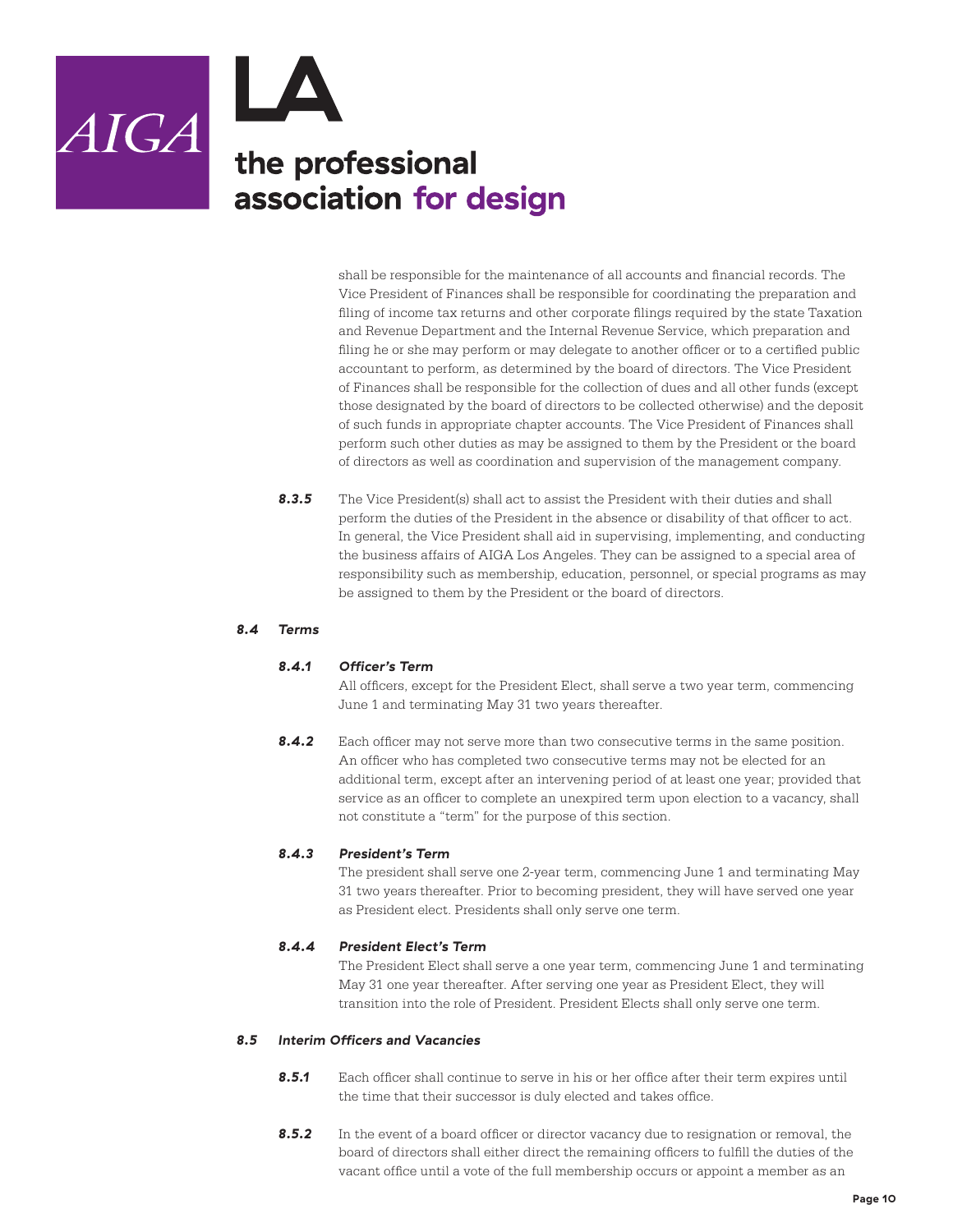

interim officer to serve the remainder of the departed officer's term. Until such time that the vacant office is filled, the remaining officers shall perform the duties of the vacant office.

**8.5.3** In the event of a presidential vacancy due to resignation or removal, and there is not an appointed President Elect, the executive committee may choose to appoint a nominating committee, consistent with the bylaws section 10.3.

#### *8.6 Resignations*

Any officer may resign at any time by written notice to the President or secretary. The resignation shall be effective immediately upon receipt, or at a given future date, if provided.

#### *8.7 Forwarding Documents*

Officers shall deliver to their successors all official material and documents not later than ten (10) days following the election of their successors or immediately upon resignation and hold an in-person meeting to review all material and answer questions within thirty (30) days.

#### **ARTICLE IX: COMMITTEES**

#### *9.1 Creation of Committee and Appointment*

The board of directors shall establish such committees as it deems necessary to aid the chapter in carrying out its activities. Chapter committees shall be chaired by a member of the board of directors or an AIGA member. Chapter committees shall be responsible to the board of directors and may be altered at any time by the board of directors.

#### *9.1.1 Appointments to Committees*

The chair or co-chairs of a committee shall have the ability to recommend committee members from the members of AIGA Los Angeles for approval by the President or board. Committee members should be AIGA Los Angeles members or would-be members in transition from non-member to member in a period of two months. The President and other board members shall assist a director of a committee to select members of said committee as needed.

#### *9.2 Authority of Committee*

Each committee shall have and exercise all of the authority delegated to it by the board as specified in the resolution establishing the committee.

#### *9.3 Vacancies*

A vacancy in any committee shall be filled by appointment by the President.

#### **ARTICLE X: PROCEDURES**

#### *10.1 Robert's Rules of Order*

The rules on parliamentary governance in Robert's Rules of Order shall govern the chapter in all cases in which they are applicable and in which they are consistent with these bylaws.

#### *10.2 Annual Board Election Process*

The nominating committee who will be responsible for recommending the slate of incoming directors to be voted upon shall consist of the following: No fewer than three (3) and more than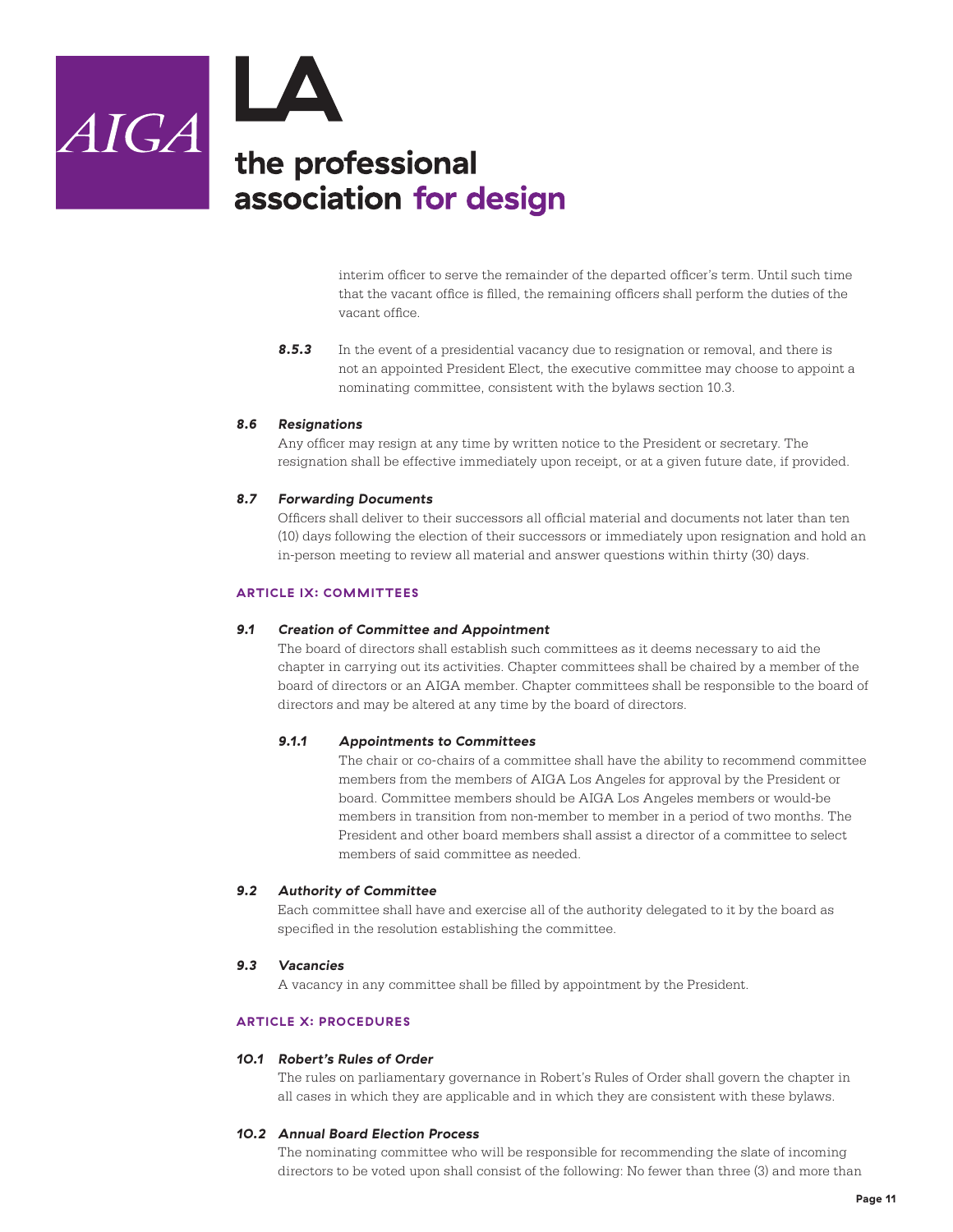

 $AIGA$  the professional association for design

> five (5) individuals. Each member should represent one of the following: one member of the prior years nomination committee, one current but outgoing board member, one former board member, one former executive team member, one AIGA Los Angeles non-board member at large. The current term President of the board and the President-elect are not allowed to serve on the nomination committee.

The President shall appoint the nominating committee with the approval of the board of directors by February of each year.

#### *10.2.1 Duty of the Nominating Committee*

The nominating committee will recommend the best candidates from the AIGA Los Angeles membership, reflecting diversity of the profession. A call will be made to the membership (via the chapter's website) for additional submissions prior to the preparation of a slate; members can nominate other members or themselves.

**10.2.2** The Nominating Committee will recommend the best candidate for each open board position to the board to be voted upon individually for selection to the slate for final election by the chapter members. If any individual candidate recommended by the nominating committee is not approved by the board by a majority vote with quorum present, the nominating committee shall resume the search for a viable candidate for the vacant seat. All candidates recommended by the nominating committee and voted upon favorably by the majority of the board, shall be presented in a single slate for final vote and election by the chapter members.

#### *10.2.3 The Vote on the Slate*

A single slate of board candidates will then be prepared by the and sent out by the chapter via email or by mail to the general active membership for a vote and posted on the AIGA Los Angeles website. Only active AIGA members in good standing are eligible to vote in board elections. A vote of at least 10% of members in good standing is required for the vote to be valid.

#### *10.2.4 Timeline of Nomination Process*

The nomination process shall begin in the beginning of the calendar year. It is the responsibility of the President to begin this process. The nominating committee shall be formed by February. New directors and officers will officially take their posts by June 1. Prior to new directors and officers taking their posts, new directors and officers will collaborate with outgoing directors and officers to ensure a smooth transition.

**10.2.5** A president elect may be identified and elected a year in advance of the completion of the incumbent president's term to facilitate effective preparation for assuming the responsibilities of chief elected officer. In the case of the nomination of a candidate not currently serving on the board or present on the slate for election, the president elect may be appointed to the Board ex officio for one year. The process for selecting the president elect will be consistent with the provisions of Section 10.2.

#### *10.3 Special Presidential Nomination*

In the event of a presidential vacancy due to resignation or removal, and there is no appointed President Elect, the executive committee may choose to appoint a nominating committee to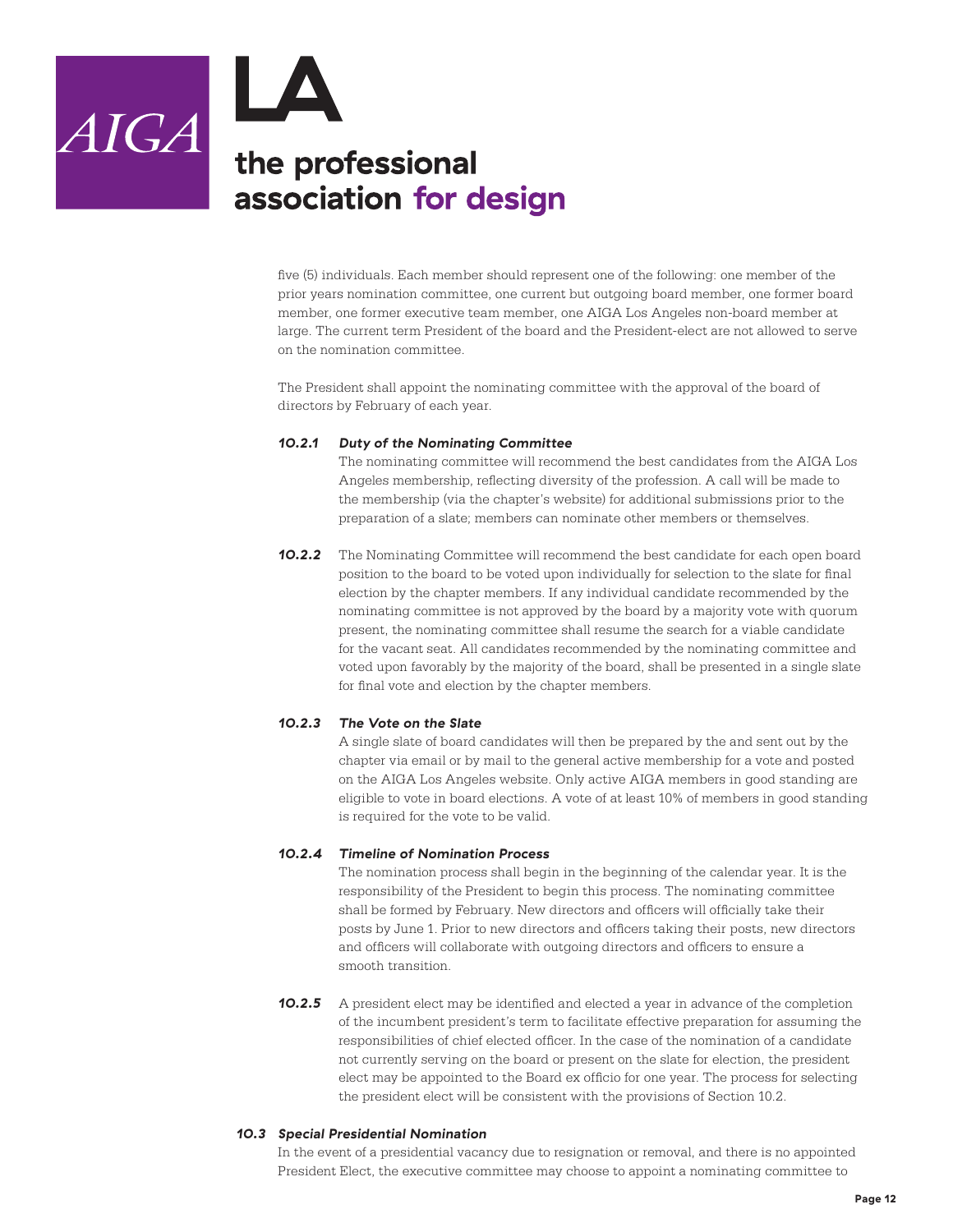

select an interim President to be voted on. This interim President shall serve until the following annual board election process.

The nominating committee shall consist of the following: No fewer than three (3) and more than five (5) individuals. Each member should represent one of the following: one member of the prior years nomination committee, one current but outgoing board member, one former board member, one former executive team member, one AIGA Los Angeles non-board member at large. The incumbent President of the board is not allowed to serve on the nomination committee.

The executive committee shall appoint the nominating committee with the approval of the board of directors within 60 days of the vacancy

#### *10.3.1 Duty of the Nominating Committee*

The nominating committee will recommend an interim President candidate from the AIGA Los Angeles membership. A call will be made to the membership (via the chapter's website) for submissions prior to the preparation of a slate; members can nominate other members or themselves.

**10.3.2** The Nominating Committee will recommend the best candidate for interim president of the board to be voted upon for final election by the chapter members. If the candidate recommended by the nominating committee is not approved by the board by a majority vote with quorum present, the nominating committee shall resume the search for a viable candidate for the vacant seat. The candidate recommended by the nominating committee and voted upon favorably by the majority of the board, shall be presented in a single slate for final vote and election by the chapter members.

#### *10.3.3 The Vote on the Slate*

A single slate of board candidates will then be prepared by the and sent out by the chapter via email or by mail to the general active membership for a vote and posted on the AIGA Los Angeles website. Only active AIGA members in good standing are eligible to vote in board elections. A vote of at least 10% of members in good standing is required for the vote to be valid.

#### *10.3.4 Timeline of Nomination Process*

The special nomination process shall begin within 30 days of the vacancy. It is the responsibility of the executive committee to begin this process if they choose to do so. The nominating committee shall be formed within 60 days of the vacancy. The nominated president shall officially take their post within 120 days of the vacancy.

#### **ARTICLE XI: FINANCE AND ACCOUNTING**

#### *11.1 Fiscal Year*

The fiscal year of this chapter shall be from October 1st to September 30th.

#### *11.2 Accounting*

The board of directors shall ensure an efficient system of accounts is maintained.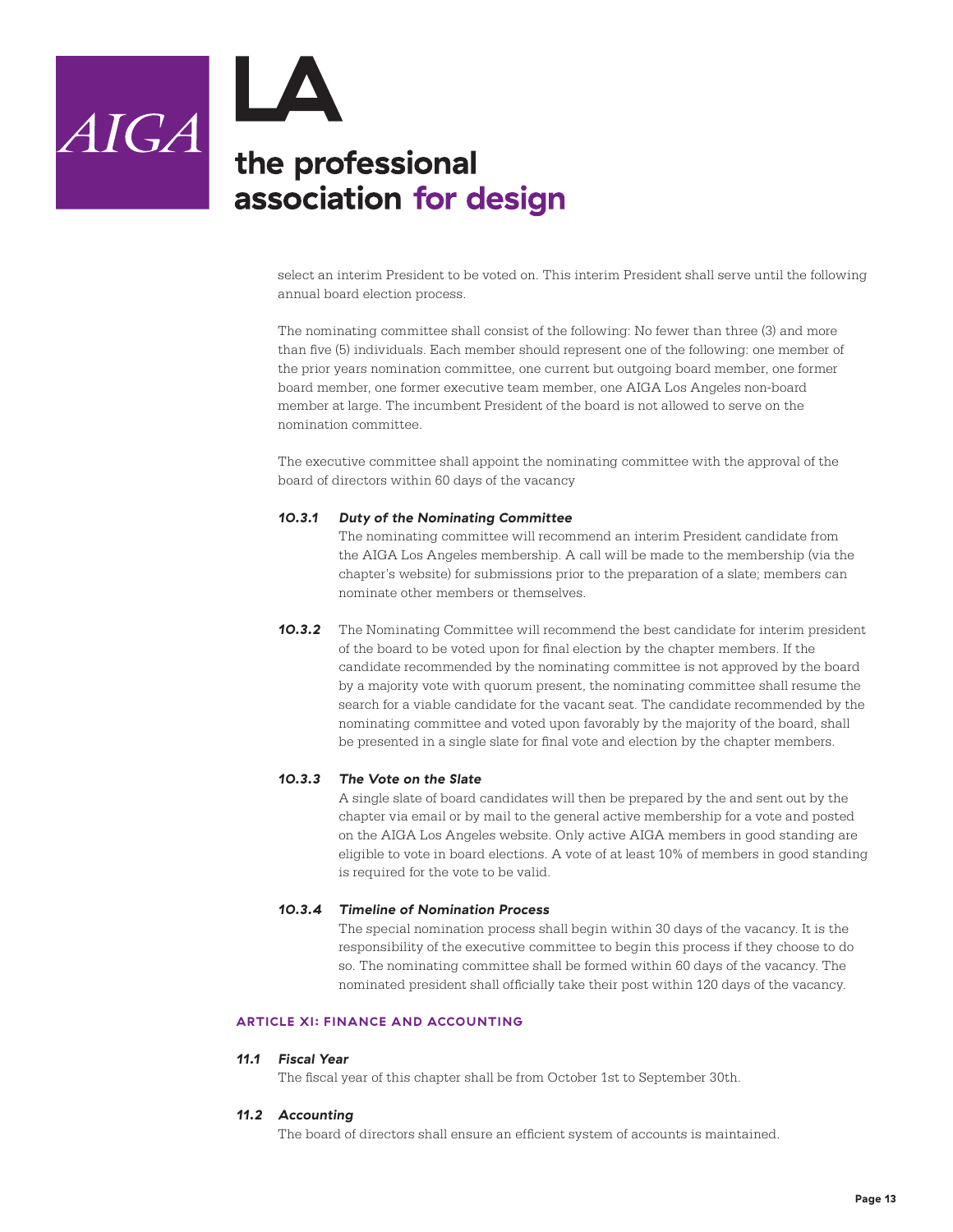

#### *11.3 Annual Budget*

The board of directors shall, by a majority, vote, adopt and pass a budget no later than one month prior to the start of a fiscal year. The budget shall contain a statement of the current budget surplus or deficit and shall list the planned appropriations as well as anticipated revenues, if known at the time, for the fiscal year. The board of directors shall be permitted to make appropriations not listed in the budget as long as the appropriations do not exceed the gross amount of the annual budget.

#### *11.4 Disbursements*

All disbursements shall be made by voucher checks, which shall show the payee, the items of service rendered or materials purchased and the amount of payment. Disbursements shall not exceed the gross amount of the annual budget, except as approved by formal action of a majority of the board of directors.

#### *11.5 Deposits and Institutions*

The board of directors shall designate the depositories of all funds of the chapter.

#### *11.6 Signatures*

The board of directors shall have the power to authorize which officers and employees, besides the Vice President of Finances, may execute voucher checks. Such changes and/or additions shall be made in an appropriate timeframe with the proper institution. When those designated to sign checks are unable to perform their functions, the board of directors shall designate substitutes.

#### *11.7 Audits*

The board of directors may provide for the audit of the chapter's accounting systems, provided that such audit is performed only by a qualified certified public accountant.

#### **ARTICLE XII: AMENDMENTS**

#### *12.1 Amendments*

The board of directors may amend these bylaws by a majority vote of the board. Notice of such amendments must be sent to all board members at least 15 days before the time of voting. Any such amendments may be altered or repealed and new amendments adopted by a majority vote of the chapter members.

#### *12.2 AIGA Notification*

Amendments adopted by the Chapter as provided in Section 12.1 shall be submitted to AIGA for its review to determine their consistency with the terms of the affiliation agreement and the purposes of AIGA.

#### **ARTICLE XIII: NATIONAL AFFILIATION**

#### *13.1 Responsibilities*

AIGA Los Angeles shall undertake to perform to the fullest extent practicable those responsibilities defined within AIGA's bylaws, chapter guidelines and minimum standards of service for AIGA chapters. AIGA Los Angeles's activities shall be compatible with the policies and objectives of AIGA, and on notice from the AIGA board of directors, shall cease conducting